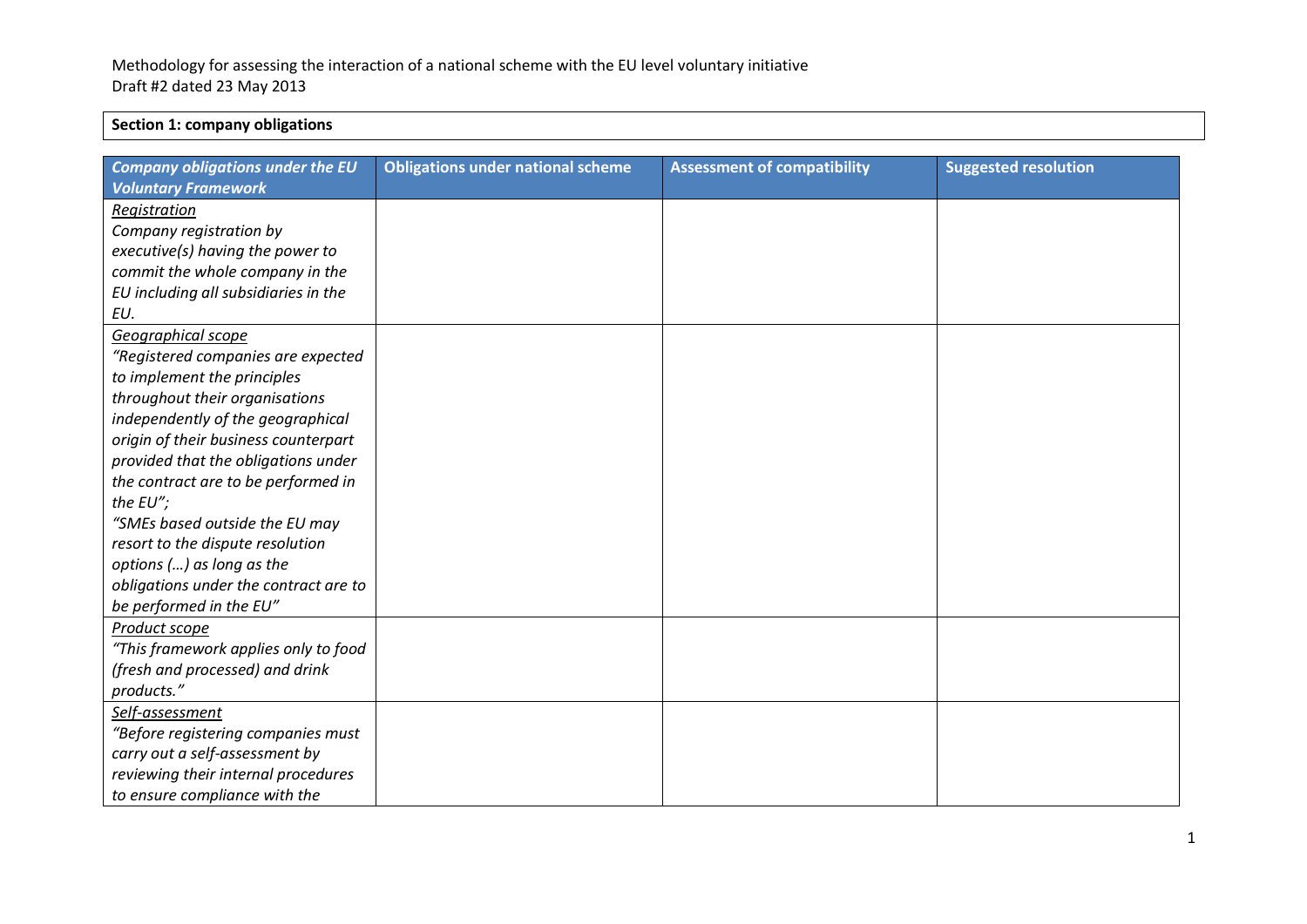| principles" including training,       |  |  |
|---------------------------------------|--|--|
| dispute resolution options,           |  |  |
| communication, internal contact       |  |  |
| person                                |  |  |
| Designated contact point              |  |  |
| "Each registered company will also    |  |  |
| designate a contact person for any    |  |  |
| follow-up actions such as             |  |  |
| monitoring."                          |  |  |
| Compliance officer                    |  |  |
| "Participating companies will be      |  |  |
| required to prepare for the dispute   |  |  |
| resolution procedureand to            |  |  |
| designate a contact point at the      |  |  |
| moment of registration.               |  |  |
|                                       |  |  |
| The designated contact point must     |  |  |
| be independent from the               |  |  |
| commercial negotiation and is         |  |  |
| responsible for issues related to the |  |  |
| resolution of disputes.               |  |  |
| <b>Training</b>                       |  |  |
| "Participating companies will be      |  |  |
| required to set-up and/or adapt       |  |  |
| training to ensure compliance with    |  |  |
| the principles of good practice."     |  |  |
| Information to suppliers              |  |  |
| "Registered companies are required    |  |  |
| to inform business partners of their  |  |  |
| participation in the framework.       |  |  |
| Companies are free to choose the      |  |  |
| means by which this is done".         |  |  |
|                                       |  |  |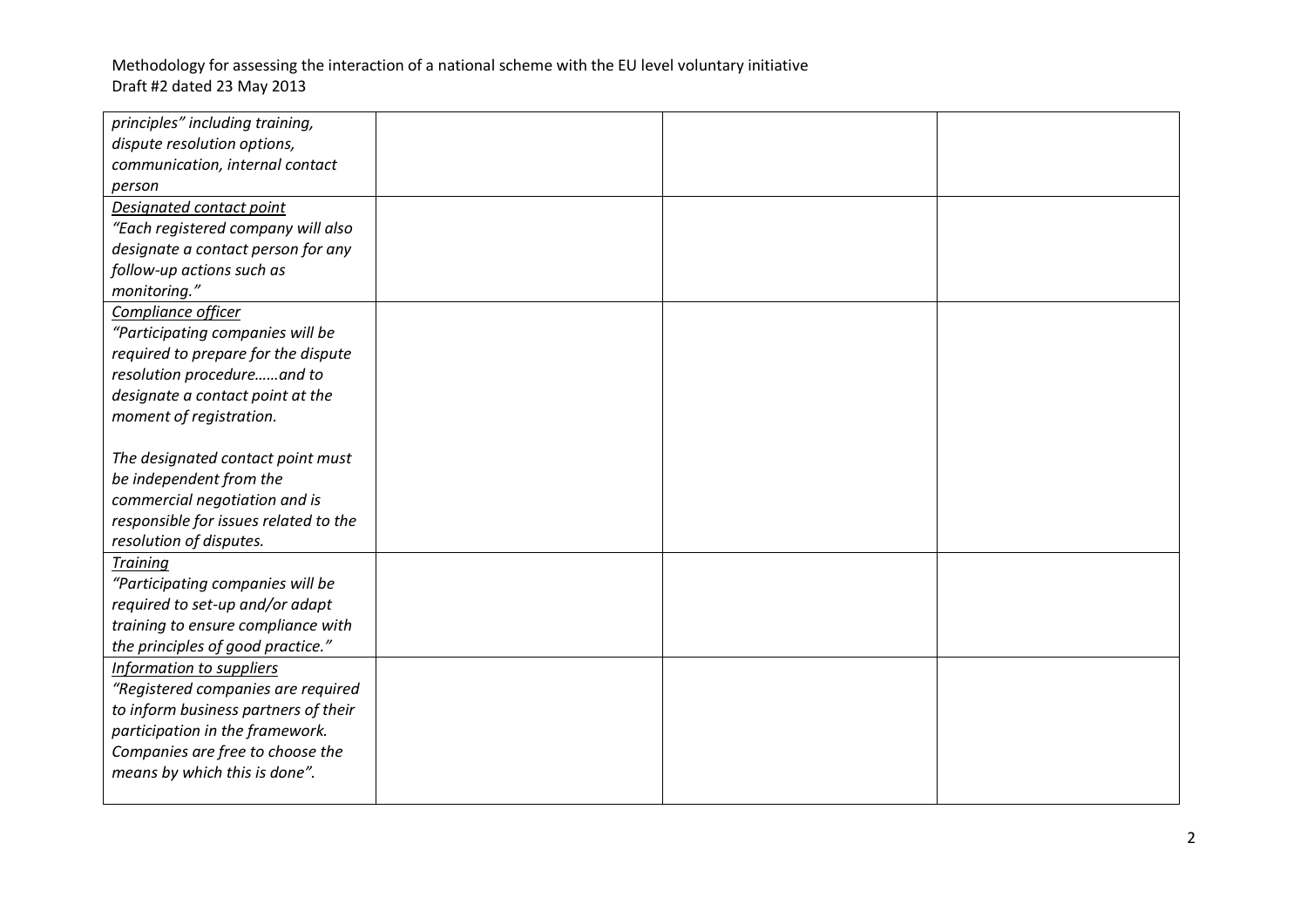| Dispute settlement                            |  |  |
|-----------------------------------------------|--|--|
| The voluntary agreement envisages             |  |  |
| four modes of dispute settlement:             |  |  |
| Commercial track                              |  |  |
| Contract options<br>$\bullet$                 |  |  |
| Internal dispute resolution<br>٠              |  |  |
| Mediation                                     |  |  |
| Arbitration                                   |  |  |
| "Jurisdictional" methods.                     |  |  |
|                                               |  |  |
| The complainant may choose the                |  |  |
| method. However                               |  |  |
| There is a presumption that                   |  |  |
| complainants "are expected to                 |  |  |
| resort first to the options that              |  |  |
| are less adversarial and costly".             |  |  |
| <b>Mediation and arbitration</b><br>$\bullet$ |  |  |
| require the consent of both                   |  |  |
| parties.                                      |  |  |
|                                               |  |  |
| Disputes should be settled within 4           |  |  |
| months "with the exception of                 |  |  |
| disputes solved through mediation,            |  |  |
| arbitration and traditional                   |  |  |
| jurisdictional methods".                      |  |  |
| Aggregated disputes (see section#2            |  |  |
| below)                                        |  |  |
|                                               |  |  |
| <b>Breaches of process commitments</b>        |  |  |
| "A permanent procedure will enable            |  |  |
| companies to flag issues with                 |  |  |
| process commitments arising with              |  |  |
| registered companies. The                     |  |  |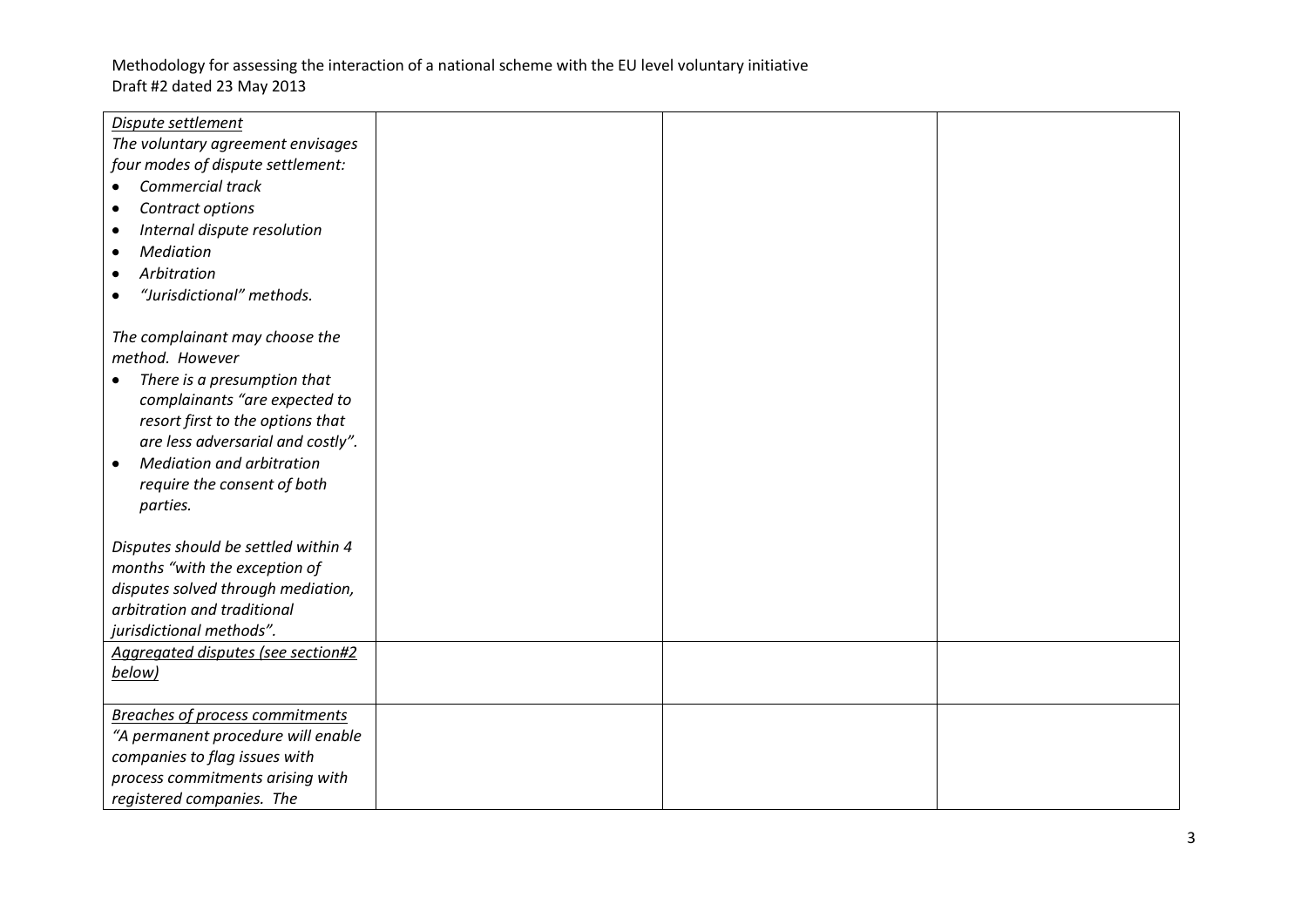Methodology for assessing the interaction of a national scheme with the EU level voluntary initiative Draft #2 dated 23 May 2013

| governance group will deal with                                    |  |  |
|--------------------------------------------------------------------|--|--|
| these issues".                                                     |  |  |
| <b>Reporting requirements</b>                                      |  |  |
| "there will be a simple survey () to                               |  |  |
| serve as a basis for evaluation and                                |  |  |
| compliance". It will be based on:                                  |  |  |
| <b>Training</b>                                                    |  |  |
| Reporting on dispute resolution<br>options (#complaints lodged and |  |  |
| received, principles allegedly                                     |  |  |
| breached, method for dispute                                       |  |  |
| resolution, satisfaction)                                          |  |  |
| Communication                                                      |  |  |
| Reporting is national                                              |  |  |
|                                                                    |  |  |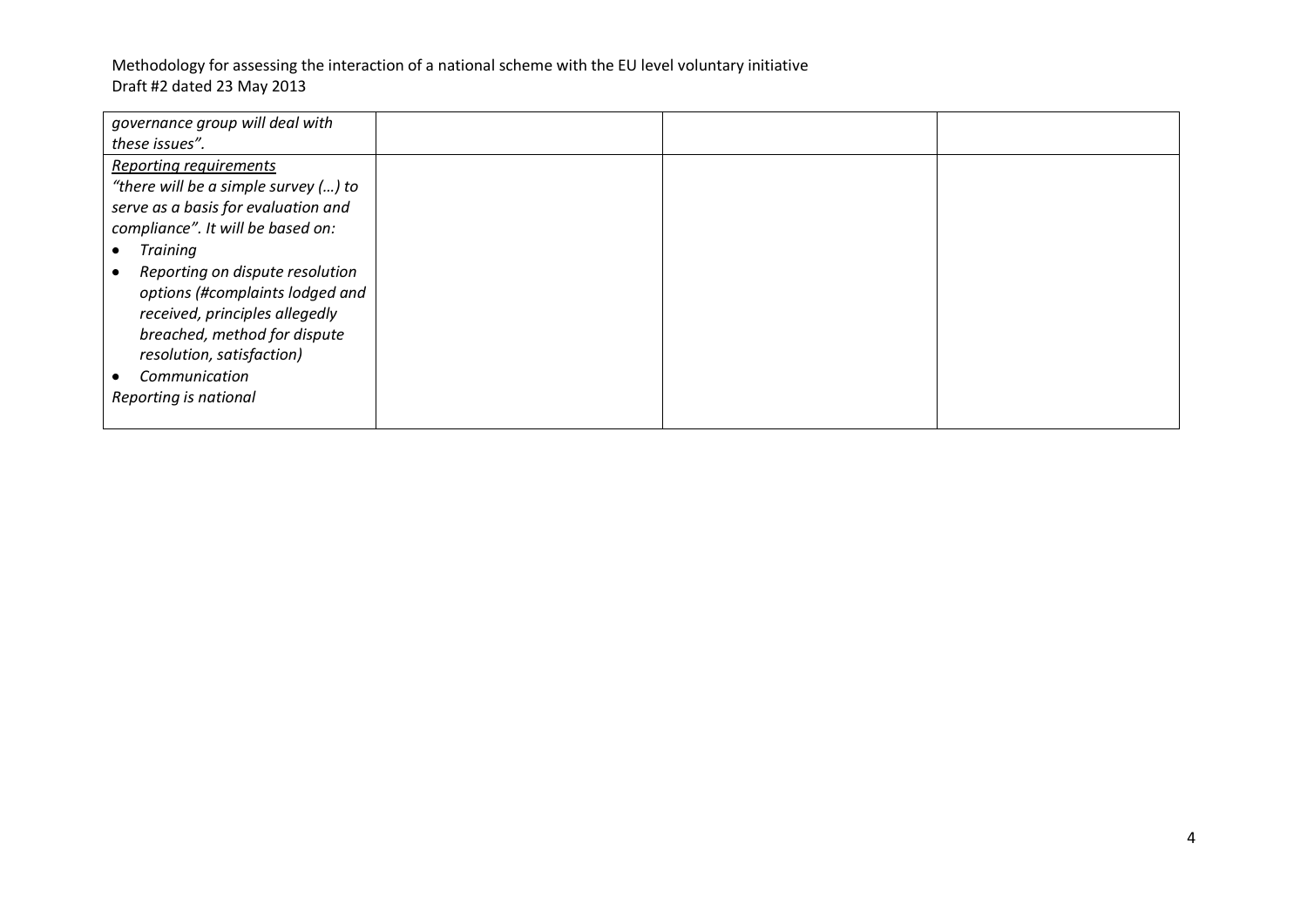#### **Section 2: national platforms**

*"Signatories (…) will encourage the establishment of similar procedures involving stakeholder associations at national level"*

*Countries where there is a national platform are asked to fill in this table; where there is no platform, associations may use existing guidelines from the EU level model as they see fit according to their national circumstances and based on the key requirements set out below.* 

| <b>EU level requirements</b>                                                                                                                                                                                                                                        | <b>Obligations under national scheme</b> | <b>Assessment of compatibility</b> | <b>Suggested resolution</b> |
|---------------------------------------------------------------------------------------------------------------------------------------------------------------------------------------------------------------------------------------------------------------------|------------------------------------------|------------------------------------|-----------------------------|
| <b>Composition of EU Governance</b><br>Group<br>Farmers and agri-cooperatives <sup>1</sup><br><b>Agricultural traders</b><br>Food and drink industry<br><b>Brands</b><br>Retail<br><b>SMEs</b>                                                                      |                                          |                                    |                             |
| <b>National platforms</b><br>Purpose is to analyse disputes<br>regarding a serious breach of the<br>principles that affects several<br>members of an interest group<br>represented in the EU level<br>governance group. (see definition of<br>aggregated disputes). |                                          |                                    |                             |
| <b>Issuing guidance and interpretation</b><br>National platforms must<br>communicate to the EU governance                                                                                                                                                           |                                          |                                    |                             |

 1 These seats will be reserved for the associations representing farmers and agri-cooperatives if and when they join the EU level framework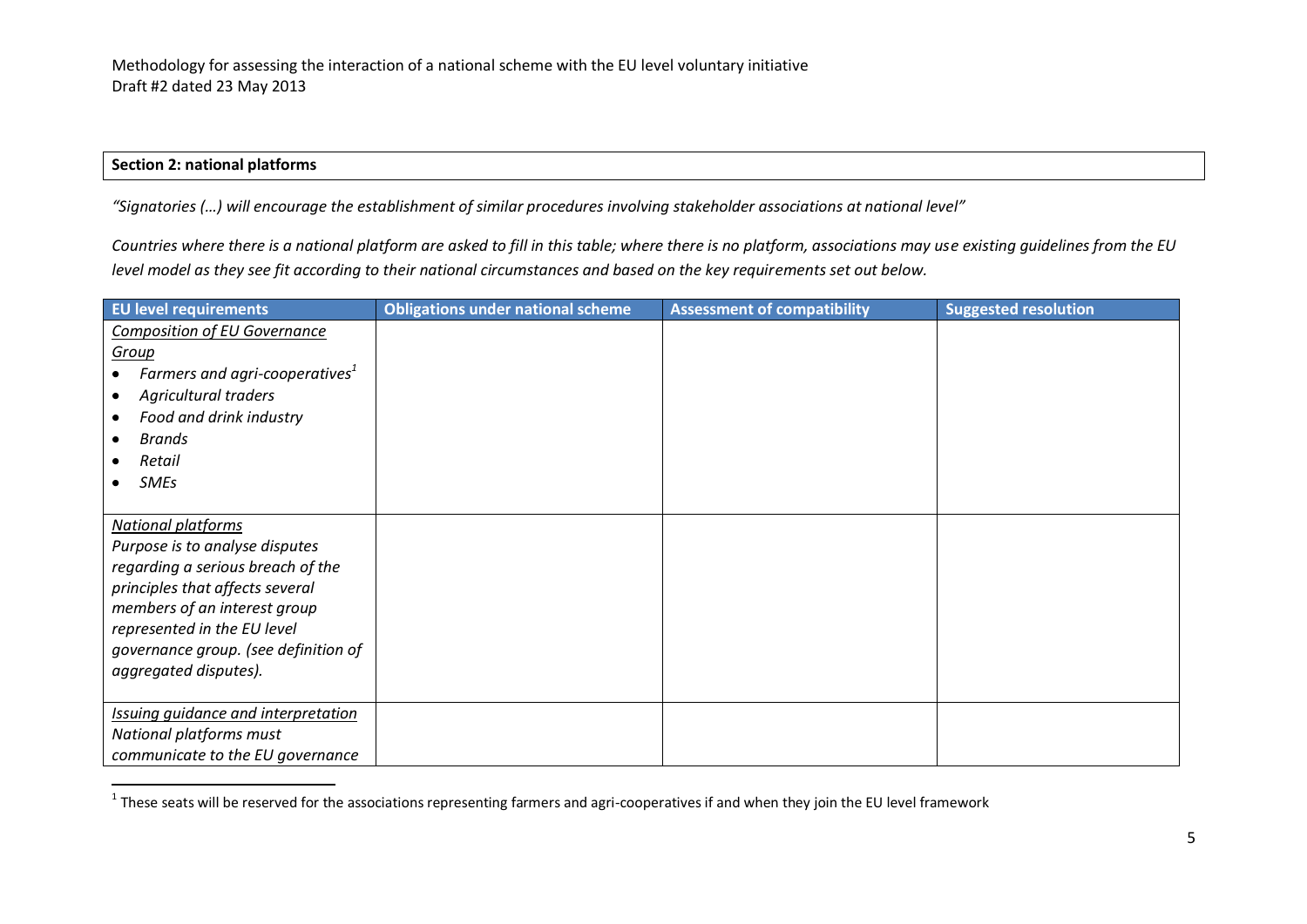# Methodology for assessing the interaction of a national scheme with the EU level voluntary initiative Draft #2 dated 23 May 2013

| group any guidance and<br>interpretation (on the principles)<br>within 10 working days. |  |  |
|-----------------------------------------------------------------------------------------|--|--|
| Relations between EU and national                                                       |  |  |
| <u>levels</u>                                                                           |  |  |
| "The governance group will only                                                         |  |  |
| appreciate issues that have an EU                                                       |  |  |
| cross-border dimension or issues                                                        |  |  |
| with a national scope as long as                                                        |  |  |
| there is no national equivalent                                                         |  |  |
| option to deal with it in an                                                            |  |  |
| aggregated and anonymous way."                                                          |  |  |
|                                                                                         |  |  |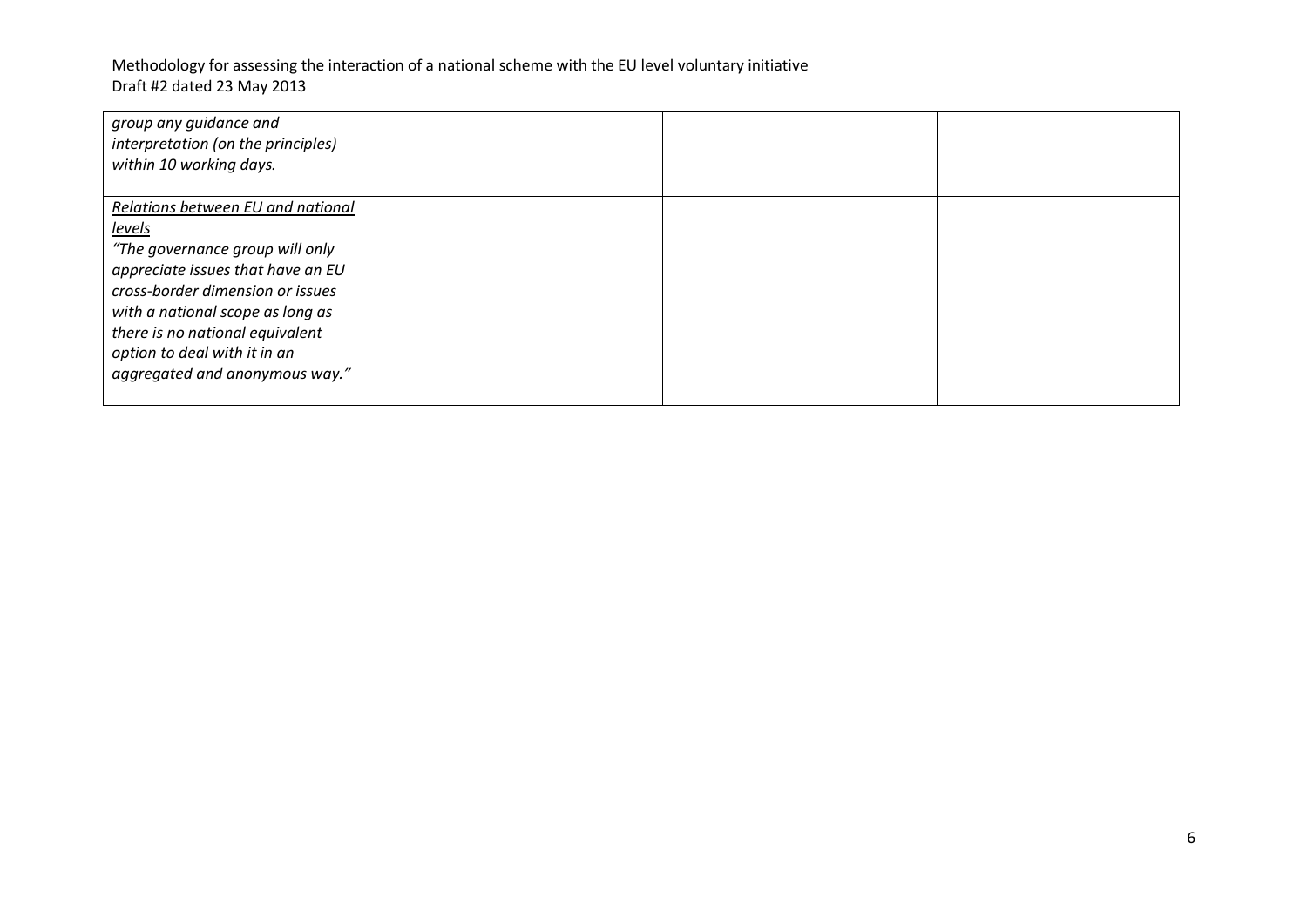## **Section 3: principles of good practice**

| <b>EU level Principles of good practice</b> | <b>Substantive obligations under</b><br>national scheme | <b>Assessment of compatibility</b> | <b>Substantive requirements of</b><br>the EU level principles not<br>covered by national scheme |
|---------------------------------------------|---------------------------------------------------------|------------------------------------|-------------------------------------------------------------------------------------------------|
| Consumer interest                           |                                                         |                                    |                                                                                                 |
| Freedom of contract                         |                                                         |                                    |                                                                                                 |
| Fair dealing                                |                                                         |                                    |                                                                                                 |
| Written agreements                          |                                                         |                                    |                                                                                                 |
| "Agreements should be in writing,           |                                                         |                                    |                                                                                                 |
| unless impracticable, or where oral         |                                                         |                                    |                                                                                                 |
| agreements are mutually acceptable          |                                                         |                                    |                                                                                                 |
| and convenient. They should be              |                                                         |                                    |                                                                                                 |
| clear and transparent, and cover as         |                                                         |                                    |                                                                                                 |
| many relevant and foreseeable               |                                                         |                                    |                                                                                                 |
| elements as possible, including             |                                                         |                                    |                                                                                                 |
| rights and procedures for                   |                                                         |                                    |                                                                                                 |
| termination."                               |                                                         |                                    |                                                                                                 |
| Predictability                              |                                                         |                                    |                                                                                                 |
| "Unilateral change to contract terms        |                                                         |                                    |                                                                                                 |
| shall not take place unless this            |                                                         |                                    |                                                                                                 |
| possibility and its circumstances and       |                                                         |                                    |                                                                                                 |
| conditions have been agreed in              |                                                         |                                    |                                                                                                 |
| advance. The agreements should              |                                                         |                                    |                                                                                                 |
| outline the process for each party to       |                                                         |                                    |                                                                                                 |
| discuss with the other any changes          |                                                         |                                    |                                                                                                 |
| necessary for the implementation of         |                                                         |                                    |                                                                                                 |
| the agreement or due to                     |                                                         |                                    |                                                                                                 |
| unforeseeable circumstances, as             |                                                         |                                    |                                                                                                 |
| provided in the agreement.                  |                                                         |                                    |                                                                                                 |
| Compliance                                  |                                                         |                                    |                                                                                                 |
| "Agreements must be complied                |                                                         |                                    |                                                                                                 |
| with."                                      |                                                         |                                    |                                                                                                 |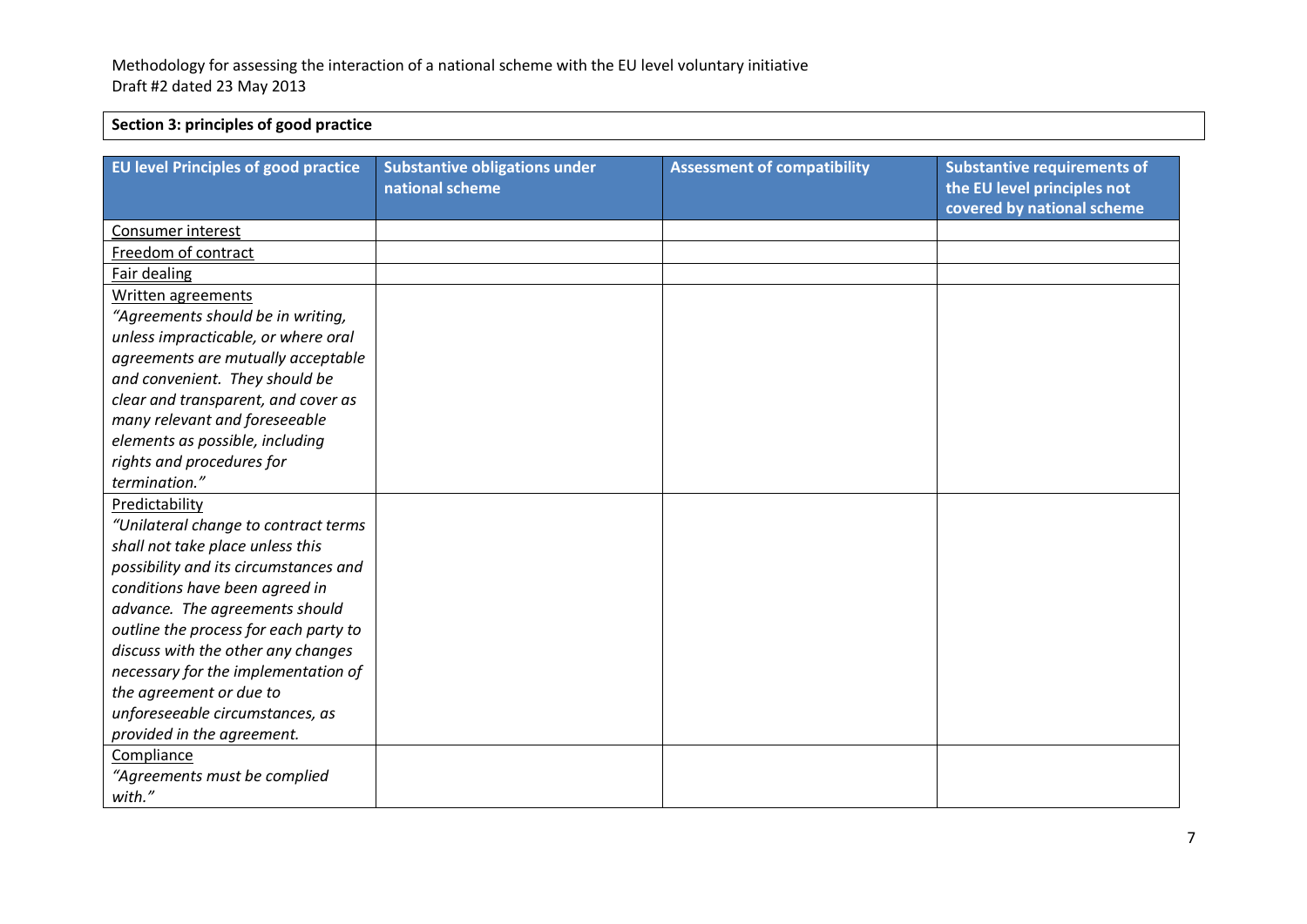| Information                           |  |  |
|---------------------------------------|--|--|
| "Where information is exchanged,      |  |  |
| this shall be done in strict          |  |  |
| compliance with competition and       |  |  |
| other applicable laws, and the        |  |  |
| parties should take reasonable care   |  |  |
| to ensure that the information        |  |  |
| supplied is correct and not           |  |  |
| misleading.                           |  |  |
| Confidentiality                       |  |  |
| Confidentiality of information must   |  |  |
| be respected unless the information   |  |  |
| is already in the public or has been  |  |  |
| independently obtained by the         |  |  |
| receiving party lawfully and in good  |  |  |
| faith. Confidential information shall |  |  |
| be used by the recipient party only   |  |  |
| for the purpose for which it was      |  |  |
| communicated.                         |  |  |
| <b>Responsibility for risk</b>        |  |  |
| All contracting parties in the supply |  |  |
| chain should bear their own           |  |  |
| appropriate entrepreneurial risk".    |  |  |
| Justifiable request                   |  |  |
| "A contracting party shall not apply  |  |  |
| threats in order to obtain an         |  |  |
| unjustified advantage or transfer an  |  |  |
| unjustified cost."                    |  |  |